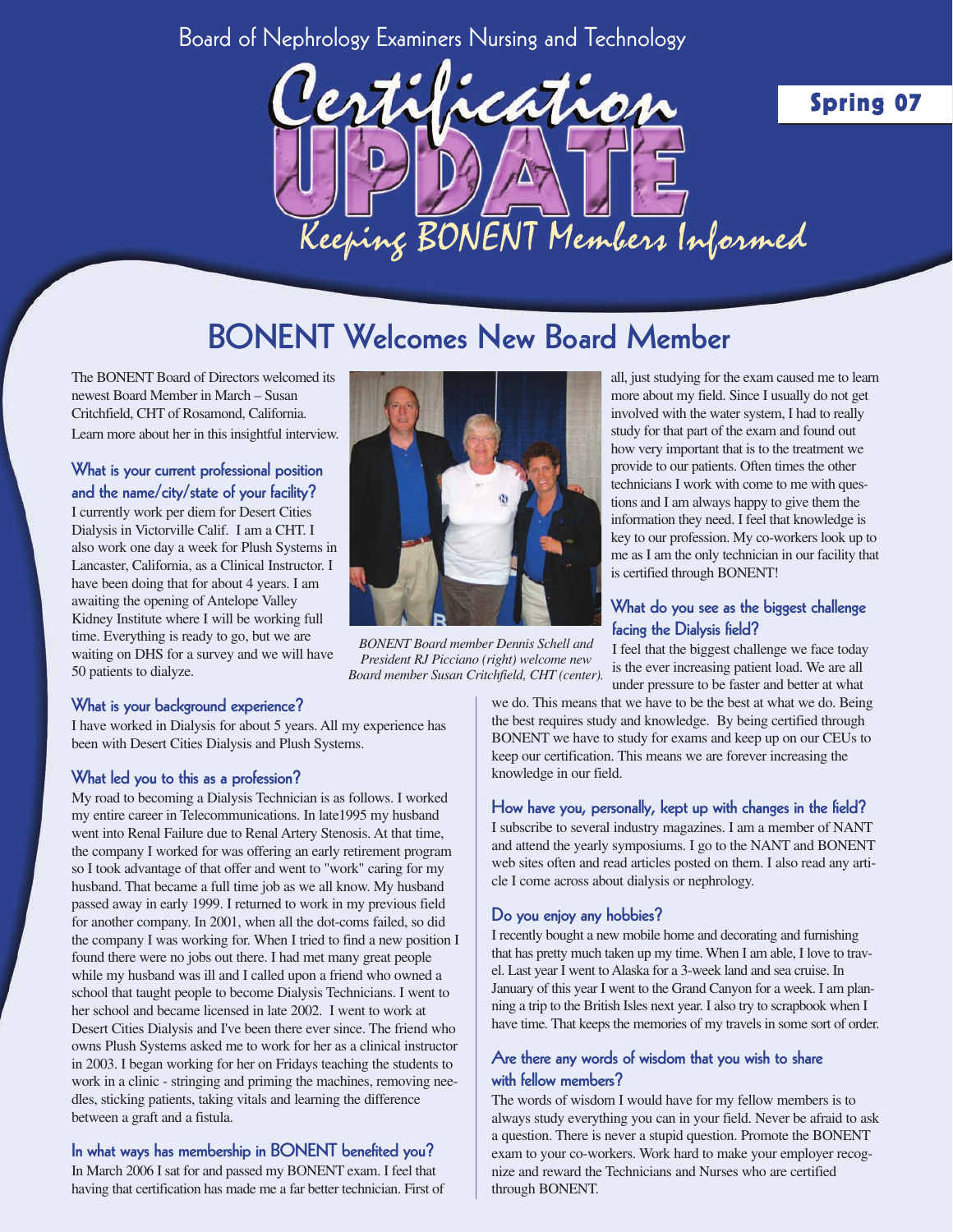

**The BONENT Certification UPDATE is published quarterly by: Board of Nephrology Examiners Nursing & Technology**



1901 Pennsylvania Avenue NW, Suite 607 Washington, DC, 20006 Phone: 202-462-1252 Fax: 202-463-1257 **Web: www.bonent.org**

**BOARD OF DIRECTORS President RJ Picciano, BA, CHT, OCDT** Stow, OH President@bonent.org

**Vice President & Update Editor Carol Johnson, RNC, MSN, CS, FNP** Jamaica, NY Carrajon@aol.com

**Secretary/Treasurer Paulette C. Sheeley, RN, BSN, CNN** Rock Creek, OH PCS1@alltel.net

**Directors**

**Susan Critchfield, CHT** Rosamond, CA scritchfieldcht@sbcglobal.net

**Zelma Griffin, BS, CHT** South Holland, IL zgriffin2119@wowway.com

**Dennis Schell, CHT, OCDT** Maumee, OH schellfamily5@aol.com

**Lyle Smith, BSN, CNN, CPDN** Umatilla, OR Lyle\_BONENT@msn.com

**EXECUTIVE OFFICE**

**Executive Director Peter Anas** Phone: 202.462.1252, ext. #20 peter@bonent.org

**Membership Director Laikisha Jeffries** Phone: 202.462.1252, ext. #15 membership@bonent.org

### **FROM THE PRESIDENT**

# **New Act Mandates Certification by 2009**

Dear members,

Let me commend every one who has maintained their membership with organization. If you plan to continue in this specialty you should be aware that you form the core of the health care delivery team as dialysis centers continue to infiltrate the inner cities and suburban regions of the United States. The for-profit interest in hemodialysis funded by the Medicare end stage renal disease program has resulted in an influx of dialysis centers and the Senate and House of Representatives wants to improve the benefits to dialysis patients and ensure that they receive safe competent care. The House of



**RJ Picciano** *President*

Representatives and the Senate introduced The Kidney Care Quality and Education Act of 2007 on February 27, 2007. The bill was introduced by Rep. John Lewis in the House (H. R 1193) and Sen. Conrad Kent in the Senate (S. 691).

The Kidney Care Quality and Education Act calls for patient care dialysis technicians beginning January 1, 2009 to have completed formal training in the treatment of patients with kidney disease undergoing dialysis. They must also have a national recognized certification and be competent to provide dialysis related services. Beginning January 1, 2010 dialysis facilities will not be allowed to use temporary, per diem or leased personnel unless they meet the requirements mentioned above. The facilities will also be responsible for providing regular in service to ensure continued competence. If the bill passes the house and the senate and is enacted it will have far reaching implications on how care is delivered to dialysis patients. One of the pitfalls of the act is the maintenance of national certification. You will be kept posted on the activities of this act as it moves through the House of Representatives and the Senate.

# **Welcome New Regional Representatives**





**Andrew Lleras BA, CHT, CBNT** Terence Cardinal Cooke Health Care Center *Roselle, NJ*

**John Larsen, CHT** Union Hospital *Westville, IN*



**Michael Anderson ADN, CHT** Western Technical College *El Paso, TX*

**See www.BONENT.org for the full list.**

**Send Us Your Essay Kor the Wesley Watkins Scholarship** 

#### **Awarded annually to as many as four BONENT members in good standing**

**2007 Topic:** "Cultural Diversity" **For More Information:** Visit *www.BONENT.org/scholarships*

**Deadline:**

All documents must be postmarked by September 30, 2007 to be considered.

2 **2** Certification **UPDATE Spring 07** Board of Nephrology Examiners Nursing and Technology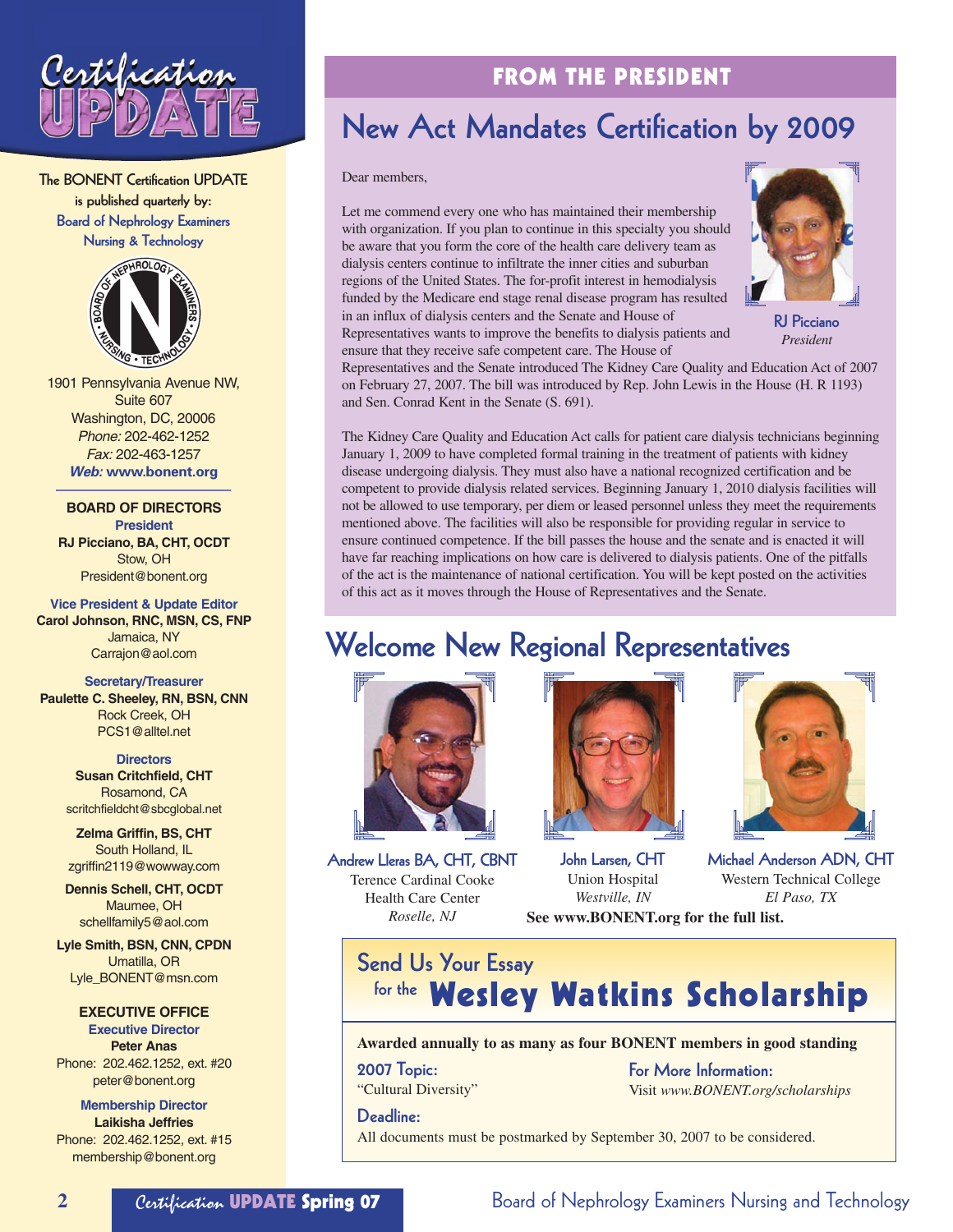### **BONENT EXHIBIT DRAWS MEMBERS AND FRIENDS**



BONENT President RJ Picciano, BA, CHT, OCDT congratulates David Fracalossy, CHT on receiving the Dennis Kennedy Award and the Mazzilli Family Award at the NANT conference in

Denise Moore and Celeste Sheets of Sinclair College, one of BONENT's Approved Programs.

BONENT Regional Representative Leissa Cmar, CHT and Board member Dennis Schell CHT, OCDT.

# **LETTERS Need to Recertify This Year?**

See our Recertification Tips (blue box on the right side of the home page at *www.BONENT.org*)

### **Paid Your Annual Certification Fee Yet?**

Invoices have been mailed to members whose annual certification fee is due January through May. Please pay to avoid a late fee. If you have not received an invoice, please make sure that your address is updated with the BONENT Executive Office.

### **No Exam In Your Area?**

Ask your facility if they are willing to host an exam. BONENT Certification Examinations may be offered at various locations throughout the United States and worldwide, upon request. Examinations can be administered anywhere, any time, a minimum of five qualified people wish to convene for an examination.

The candidates may be a combination of Hemodialysis Technologists/Technicians, Hemodialysis Nurses and Peritoneal Dialysis Nurses.

For more information on hosting an exam, please visit our website at *www.BONENT.org* and click on the Host Site button at the top.

### **NEW Candidate Handbook Now Available! Revised 3-6-07**



**Download it at www.BONENT.org**

"It was easy to sign up for the test. Everyone at the BONENT Executive Office was very helpful and the website has a lot of useful information."

Megan Spraggs Cincinnati, OH

### Board of Nephrology Examiners Nursing and Technology Certification **UPDATE Spring 07 3**